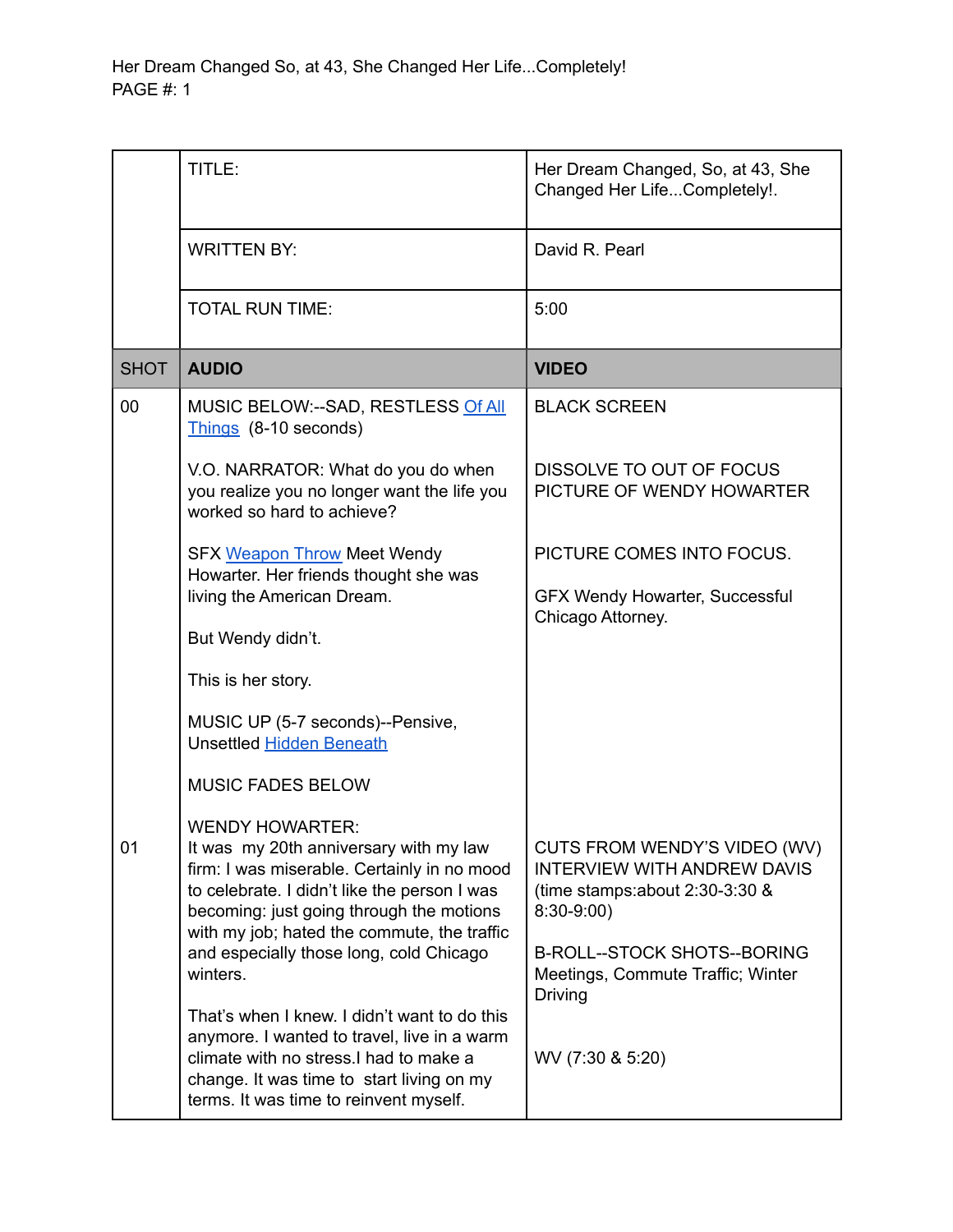|    | MUSIC UP (5-7 seconds)                                                                                                                                                                                                                                                                                                                            | B-ROLL: Stock Video--Mad Scientist in<br>the lab--old Frankenstein movie<br>excerpt?                                                                     |
|----|---------------------------------------------------------------------------------------------------------------------------------------------------------------------------------------------------------------------------------------------------------------------------------------------------------------------------------------------------|----------------------------------------------------------------------------------------------------------------------------------------------------------|
|    | MUSIC UNDER Behind the Moon--Hopeful<br><b>Behind the Moon</b><br>V.O.NARRATOR: That was the beginning.<br>Over the next 3 years, Wendy and her<br>husband (an independent stock market<br>investor) sold their home, cashed out their<br>investment funds and moved to Medillin,<br>Colombia.                                                    | STOCK FOOTAGE MONTAGE--House<br>for Sale; Stocks, Bonds, ATM, Travel<br>Brochures, Passports, Visas, collage of<br>Medellin photos.                      |
|    | Then came the hard part:                                                                                                                                                                                                                                                                                                                          |                                                                                                                                                          |
| 02 | Wendy: I was exhilarated and terrifiedall<br>at once. It was exciting to begin a new life;<br>to embark upon a new journey to an<br>unknown destination. But I also battled<br>constant doubts and insecurities: Was I<br>crazy to give up my security and lifestyle?<br>After all, most of my friends would have<br>gladly traded places with me | WV (7:15)<br>OVER THE SHOULDER Shot of<br>Wendy Looking at Her Bank Statement<br>on her computer.<br>MS of Wendy Packing Her Law Books                   |
| 03 | I remember thinking, win, lose or draw, I<br>was committed to creating a new path for<br>myself. I knew that something would come<br>to methat I would figure it out.                                                                                                                                                                             | WV (7:45)<br>B-ROLL--Burning Boats.                                                                                                                      |
|    | It was liberating. I had almost forgotten how<br>it felt to wake up looking forward to the day<br>aheadto feel truly alive and refreshed.                                                                                                                                                                                                         | <b>B-ROLL: STOCK SHOT:</b><br>MONTAGE: Native Cutting a trail with a<br>machete; woman doing a swan dive, a<br>woman waking up in a tropical<br>paradise |
|    | But I still had to choose my path. My<br>husband encouraged me to take 6 months<br>to decide, but I quickly learned that habits<br>and mindset ingrained over 20 years were<br>not easily ignored and I was going stir<br>crazy after only a few weeks.                                                                                           | <b>B-ROLL: STOCK FOOTAGE:</b><br>Montage: Old fashioned signpost with<br>arrows pointing in many directions;<br>Tiger pacing in a cage                   |
|    | MUSIC UP--Our Last Hope--Hopeful,<br>dreamyOur Last Hope (5-7 seconds)<br><b>MUSIC FADES DOWN</b>                                                                                                                                                                                                                                                 |                                                                                                                                                          |
| 04 | WENDY: Like many lawyers, I had                                                                                                                                                                                                                                                                                                                   | <b>WV</b>                                                                                                                                                |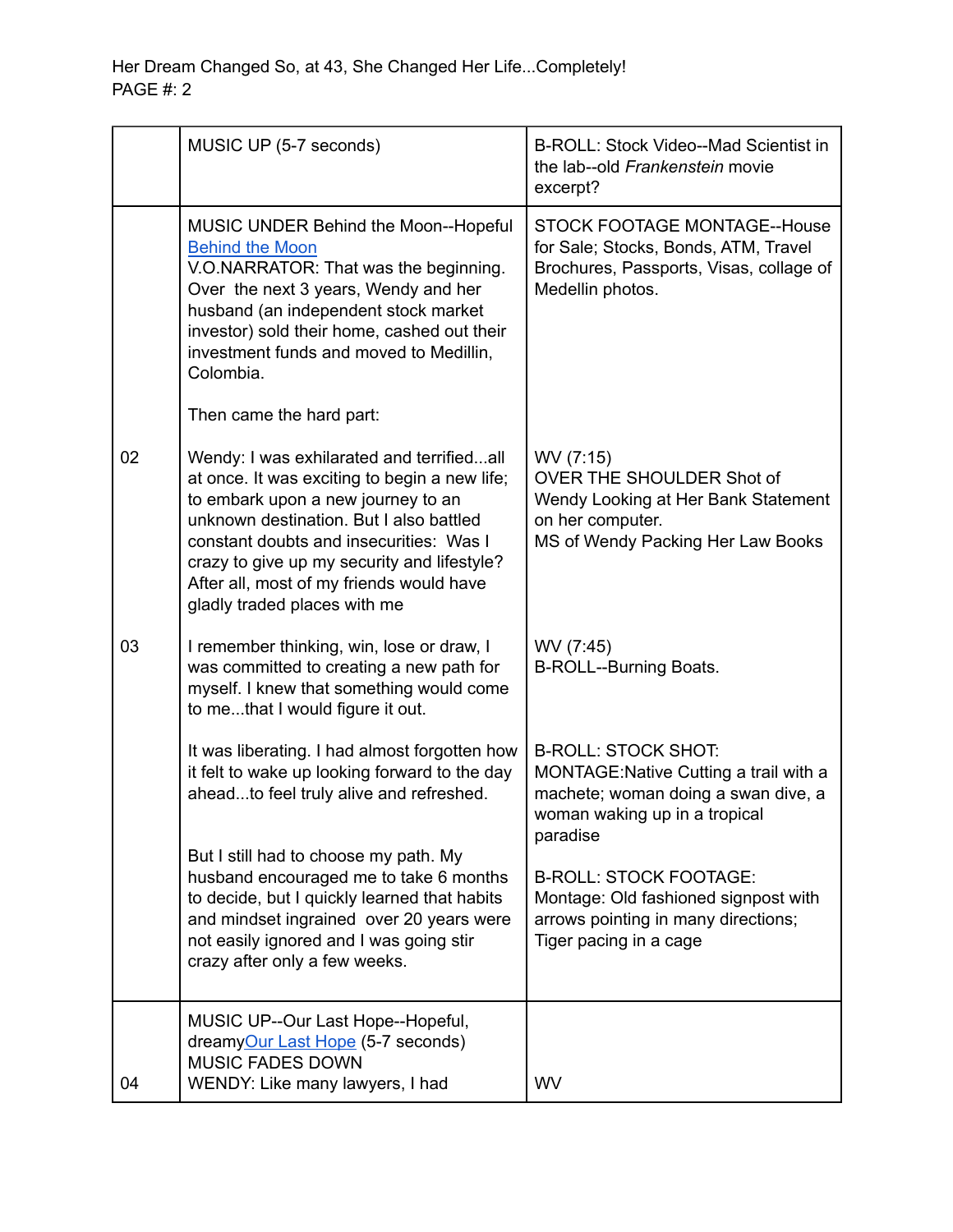|    | considered writing as a possible alternative<br>to my day job. I loved traveling and<br>considered myself to be something of a<br>wine connoisseur. I figured that would be a<br>good place to start.                                                                                                                                                                                                                                     | B-ROLL: Montage of Travel scenes,<br>wineries, wine-tasting, wine magazines<br>Over the Shoulder: Wendy at her<br>computer working on a Medellin travel<br>company website. |
|----|-------------------------------------------------------------------------------------------------------------------------------------------------------------------------------------------------------------------------------------------------------------------------------------------------------------------------------------------------------------------------------------------------------------------------------------------|-----------------------------------------------------------------------------------------------------------------------------------------------------------------------------|
| 05 | We had worked with several travel<br>companies when we moved to Medellin, so<br>I offered my services to them and,<br>somewhat to my surprise, they hired me to<br>write short articles, web-site content, etc.<br>on a free-lance basis.                                                                                                                                                                                                 | <b>WV</b><br>B-ROLL: Stock: Rocket Blasting Off                                                                                                                             |
|    | I enjoyed the work and my clients were<br>happy. They continued sending me<br>assignments. I thought I was on my way.                                                                                                                                                                                                                                                                                                                     |                                                                                                                                                                             |
| 06 | MUSIC UP (5-7 seconds)<br><b>MUSIC FADES DOWN</b><br>After several months, however, the number<br>of assignments I was getting each month<br>plateaued. I had made a good start, but<br>needed significantly more work to achieve<br>my income goals even considering the<br>lower cost of living in Medellin. Also, I had<br>limited options for clients because I could<br>not write in Spanish. I needed to identify<br>other options. | <b>WV</b><br>B-ROLL Stock: Rocket Stops Mid Air.<br>(Animated)                                                                                                              |
| 07 | I came across an ad for a copywriting<br>course. I was intrigued, signed up and<br>completed the program in a few months.                                                                                                                                                                                                                                                                                                                 | WV<br>B-ROLL: Image of Flyer for<br>Accelerated CopyWriting Course with<br>AWAI logos removed.                                                                              |
| 08 | The course I took introduced me to an<br>exciting new world of writing opportunities. I<br>had always thought that writing was writing.<br>Only the subject matter changed.                                                                                                                                                                                                                                                               | WV                                                                                                                                                                          |
| 09 | I changed my approach to writing<br>immediately.I learned how to structure my<br>writing projects for multiple purposes: to<br>focus my efforts upon engaging with and<br>informing my readers. I discovered too that<br>as a writer, I could work from anywhere for                                                                                                                                                                      | MS: Wendy on her computer<br>B-ROLL: Image: the world in the palm<br>of a hand.                                                                                             |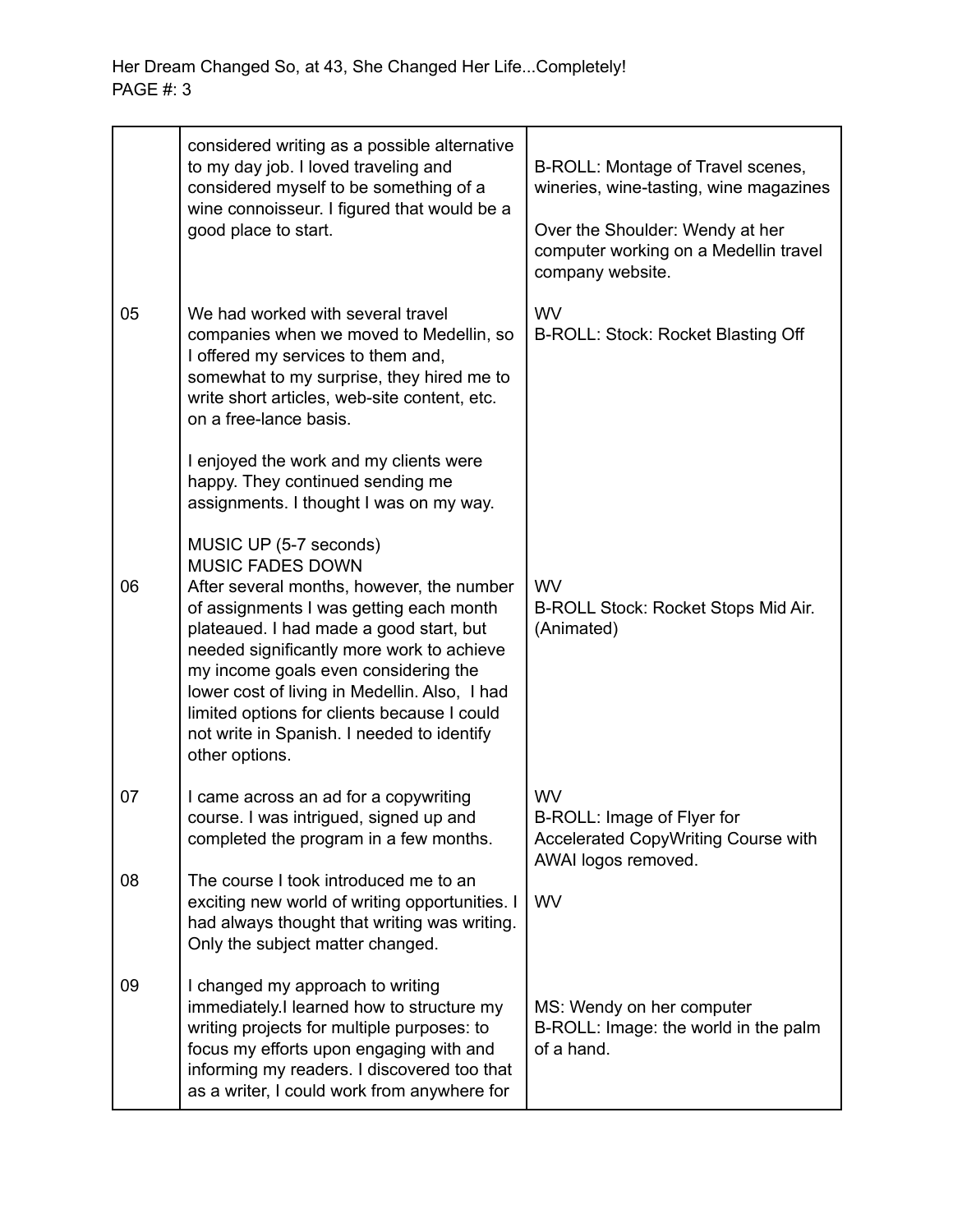|    | people who lived everywhere. I did not<br>have to limit myself, as I had been doing, to<br>local clients.                                                                                                                                                                                                                                                        |                                                                                                       |
|----|------------------------------------------------------------------------------------------------------------------------------------------------------------------------------------------------------------------------------------------------------------------------------------------------------------------------------------------------------------------|-------------------------------------------------------------------------------------------------------|
|    | Seed CTA#1<br><b>The Accelerated Copywriting Course</b>                                                                                                                                                                                                                                                                                                          | GFX: Want to Learn More About the<br>Course Wendy took? Just click here.                              |
|    | MUSIC UP (5-7 seconds) Epic, Busy <b>Faith</b><br><b>Arise</b><br><b>MUSIC FADES UNDER</b>                                                                                                                                                                                                                                                                       |                                                                                                       |
| 10 | Inspired by this course, I immediately<br>expanded my horizons. I also decided to<br>choose a niche upon which to focus. I<br>chose wine and began contacting wine<br>merchants for writing assignments. I<br>started getting some and then I took the<br>most important step of my journey:                                                                     | CU Wendy on her phone; at her desk<br>writing--wine bottles and winery<br>brochures in the background |
| 11 | In the Spring of 2019 I registered for<br>Bootcamp, a live, multi-day, intensive<br>workshop organized by the same company<br>that created the copywriting course I had<br>taken.                                                                                                                                                                                | MONTAGE of pictures/video from the<br>2019 AWAI Bootcamp.                                             |
| 12 | Bootcamp was an amazing experience. I<br>met successful writers from all over the<br>world who came from all walks of<br>life--some were even former attorneys like<br>me. They shared their stories and their<br>secrets.<br>I felt like an insider, with access to special<br>information. Reading about what was<br>possible inspired me earlier, but meeting | WV<br>B-ROLL: More Images of Bootcamp<br>2019                                                         |
|    | people who were actually doing it<br>convinced me that not only was this<br>possible but that I could do it too.                                                                                                                                                                                                                                                 |                                                                                                       |
| 13 | Seed CTA # 2 Bootcamp                                                                                                                                                                                                                                                                                                                                            | GFX: Interested in Learning more<br>about Bootcamp? Just click this link.                             |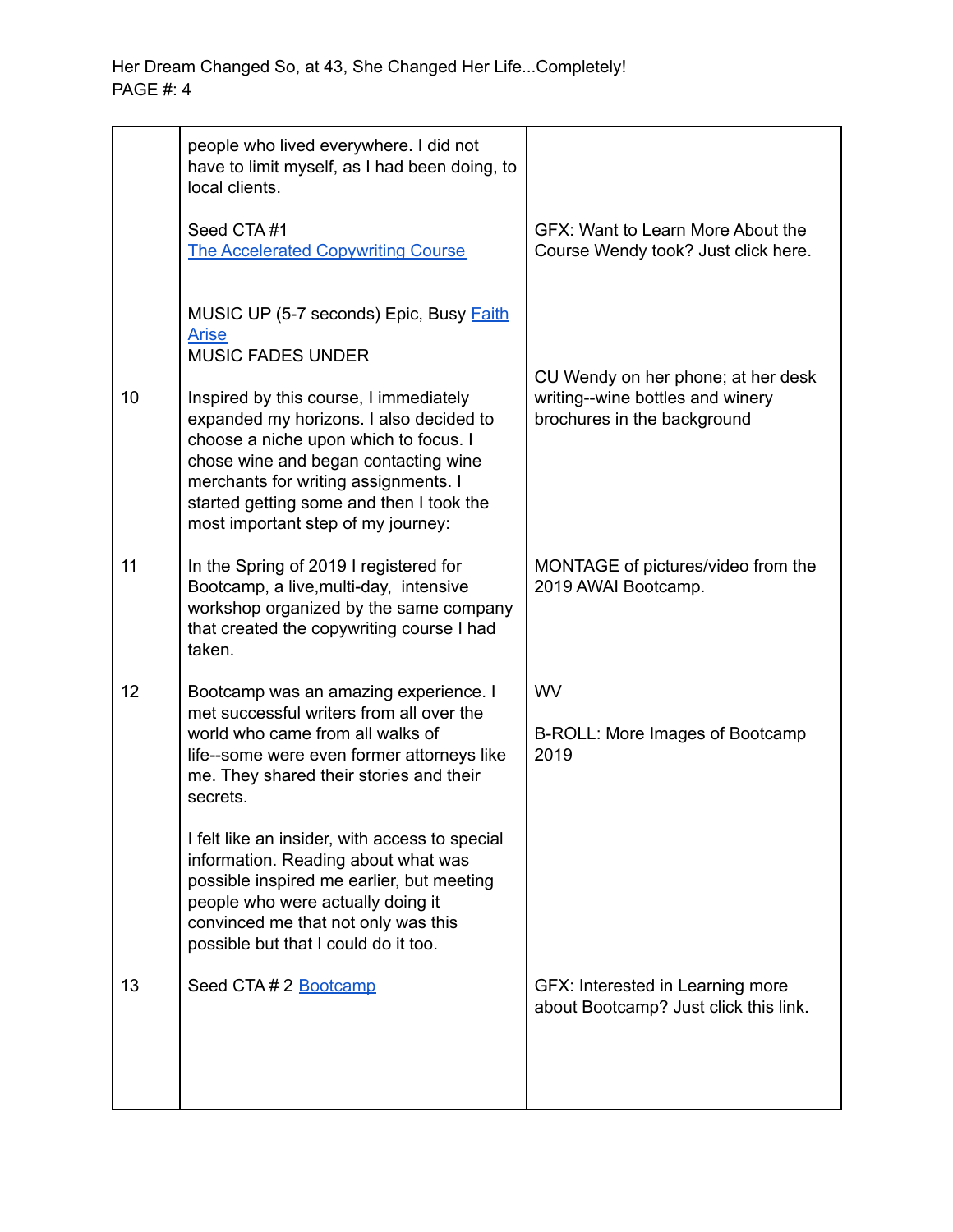|    | MUSIC UP (5-7 seconds) Happy, Hopeful<br><b>Uphill Aspiration</b>                                                                                                                                                      |                                                                                                                                     |
|----|------------------------------------------------------------------------------------------------------------------------------------------------------------------------------------------------------------------------|-------------------------------------------------------------------------------------------------------------------------------------|
|    | <b>MUSIC FADES UNDER</b>                                                                                                                                                                                               |                                                                                                                                     |
| 14 | V.O. WENDY: I was on fire when I got back<br>home. I immediately contacted more wine<br>merchants, created my own website and<br>started accumulating more clients. Again, I<br>was on my wayor so I thought.          | CU Wendy's Website; Cutaway to<br>Stock Shot--the Human Torch (Marvel<br>Comics)                                                    |
| 15 | Then came the California wildfires of 2019,<br>closely followed by the Covid-19 pandemic.<br>The wine industry was devastated and, for<br>the foreseeable future anyway, my niche in                                   | Stock Shots: Footage of Fire in Napa<br>Valley and the pandemic.                                                                    |
|    | the wine market had vanished. SFX: Crash                                                                                                                                                                               | CU Wine Cases, Closed Signs on<br>Wineries and blank sheets of paper.                                                               |
| 16 | I had to reinvent myself yet again.                                                                                                                                                                                    | Stock Shot: Bride of Frankenstein.                                                                                                  |
| 17 | V.O. Wendy: Fortunately, I was better<br>prepared this time. Bootcamp taught me to<br>be flexible, to anticipate things like this and<br>adapt accordingly                                                             | Stock Shot: Hurricane Preparation:<br>Shuttering windows, sandbags,<br>emergency supplies, etc.                                     |
| 18 | At Bootcamp, practically everyone told me<br>if I ever had doubts about what to do I<br>should go with what you know.                                                                                                  | WV                                                                                                                                  |
| 19 | Well, as much as I had hoped to avoid the                                                                                                                                                                              | MS: Wendy unpacking her law books                                                                                                   |
|    | legal world, I certainly knew it. I'd been a<br>lawyer for 23 years. I know what law firms<br>need and how to write for them. More<br>importantly, I know lawyers. I know what<br>they want and how to work with them. | You Tube footage<br>Engulf and Devour (0.40-0.50)                                                                                   |
| 20 | As reluctant as I was to return to the legal<br>world, I've discovered that it is a good fit<br>for me. I'm much more comfortable doing<br>this than I was writing for the wine and<br>travel industry. It's easier.   | WS: Wendy leaving her home/office on<br>a beautiful day, then follow her as she<br>walks to a coffee shop and opens her<br>lap top. |
| 21 | This is probably where I should have                                                                                                                                                                                   | Stock Shot: Coming full circle image                                                                                                |